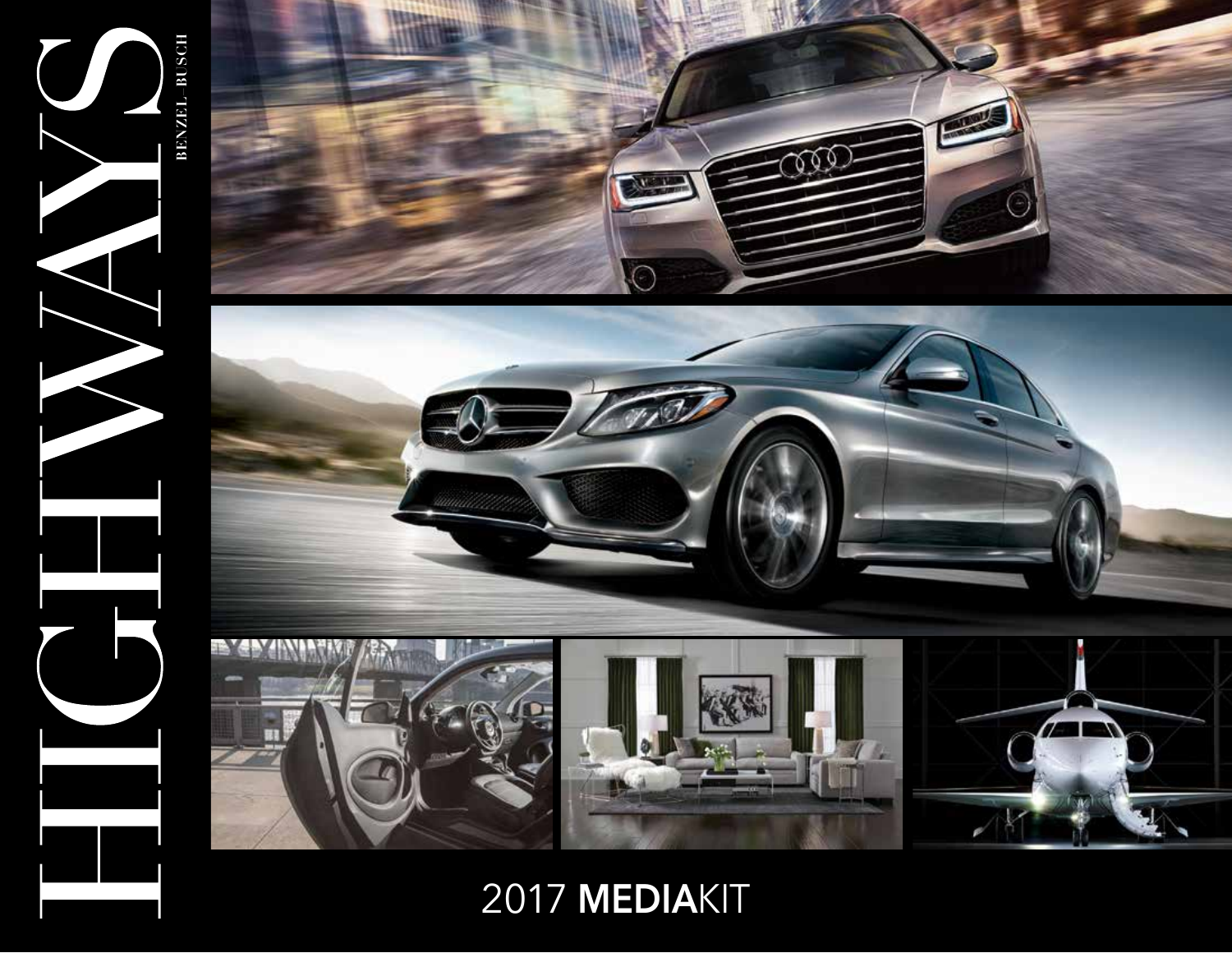

PRESENTED BY





*HIGHWAYS* will embark upon a modern and sophisticated journey that extends beyond the drive in pursuit of the finer things in life. With the discerning taste of a highly regarded Benzel-Busch client in mind, our lifestyle experts provide a unique, insider look into the artistry & technology behind some of the world's most prestigious automobile brands where your car experience will add to divulging your best in world travel, luxury goods, epicurean retreats & local experiences.

**For nearly half a century, Benzel-Busch has been defining the way you drive by establishing a new standard of automotive excellence.**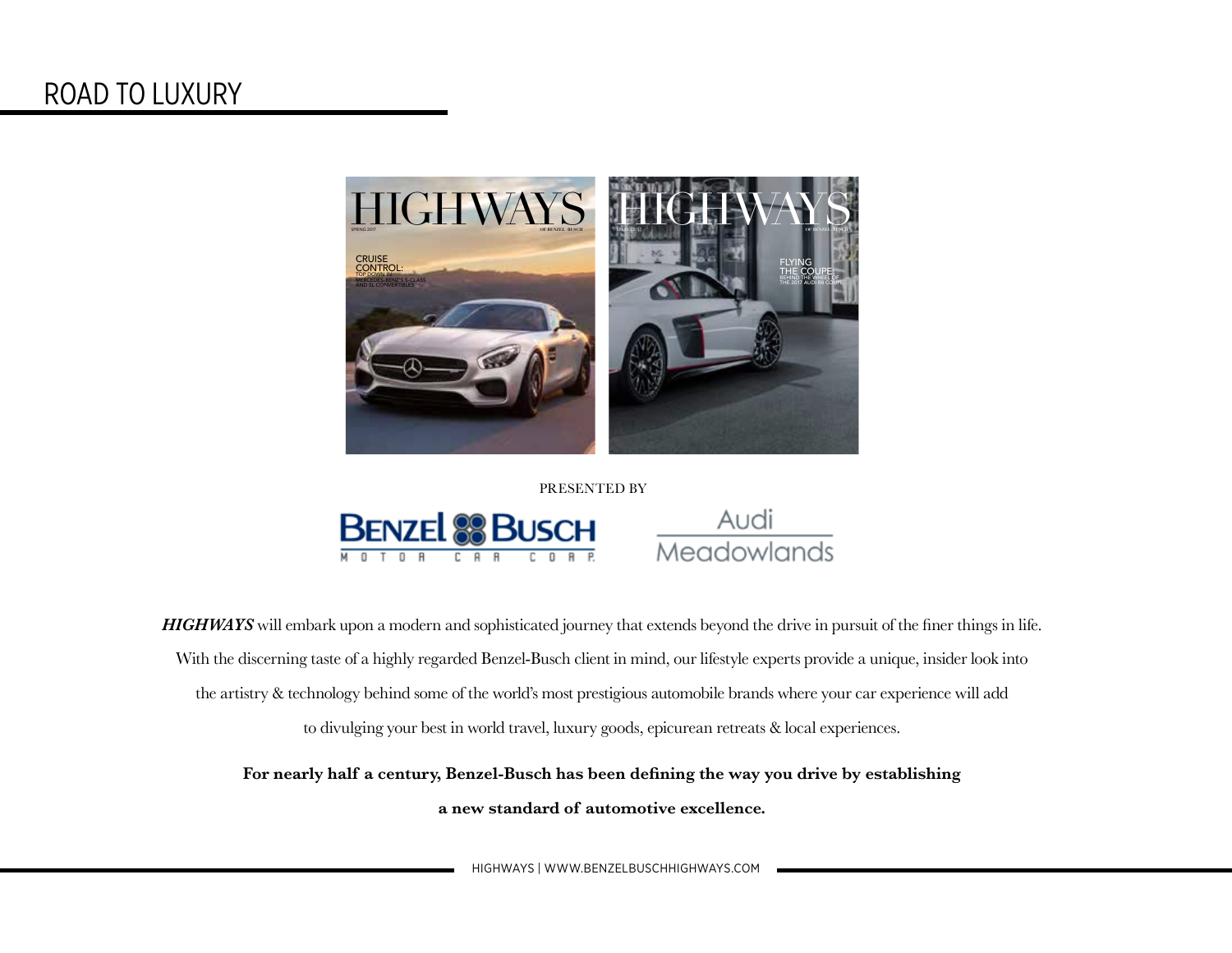# DISTRIBUTION & DEMOGRAPHICS



# **DISTRIBUTION METHODS**

\*DISTRIBUTION SUBJECT TO CHANGE BASED ON READERS' AND MARKETS' NEEDS

### EXCLUSIVE IN-HOME DELIVERY

Total Printed: 25,000

Northern New Jersey's most affluent residents and the esteemed Benzel-Busch clientele.

#### IN-ROOM HOTEL AND RESORT PLACEMENT

Available both in-room and at the concierge desks at some of the most prestigious hotels in Northern New Jersey .

#### LUXURY RETAILERS, RESTAURANTS AND SPAS

Available at high-end establishments throughout New Jersey and including restaurants, country clubs, spas, chartered jets and yachts.

Highways is distributed two times per year, targeting Northern New Jersey's affluent men and women as well as Benzel-Busch's highly regarded clientele between the ages of 35 and 55. Our audience has minimum producing assets (IPA) of \$2 million+ and a minimum annual income (one individual) of \$500,000+, resulting in a sophisticated readership with proven buying power, a deep appreciation for luxury and a desire to create and explore their own highways.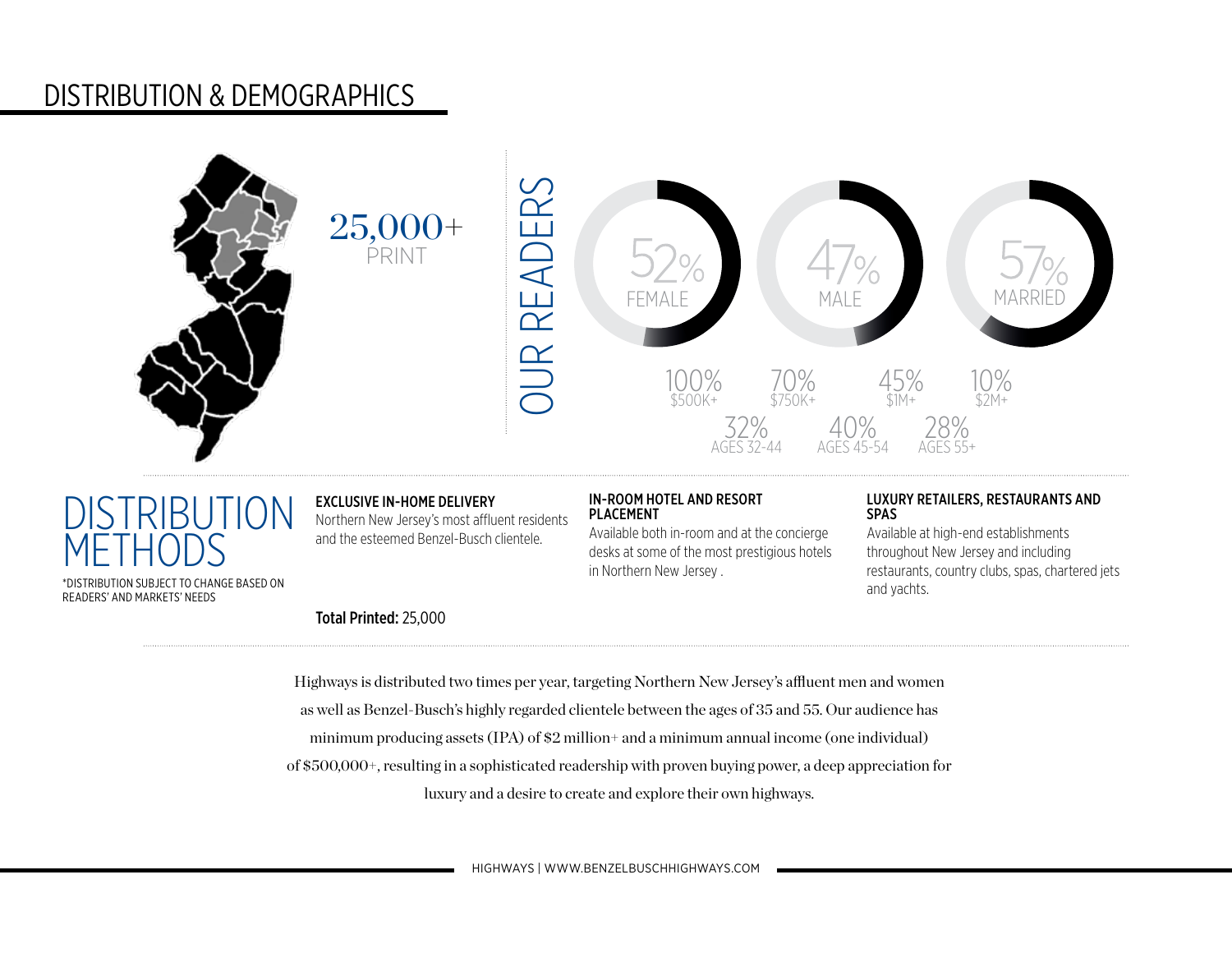# EDITORAL OVERVIEW

#### **EXPERIENCE:**

Venture the roads with Benzel-Busch to discover the most revered resorts and getaways in the world.

### **EPICUREAN:**

From the top-rated wineries to rare scotches to the latest restaurant openings with celebrity chefs, sit back and relax as you indulge in life's luxuries.

## **THE REPORT:**

Benzel-Busch spotlights the latest in must-have gadgets and in-home entertainment.

### **THE MARQUE:**

Discover the latest models and advancements for Mercedes-Benz, Audi and Smart.

### **DISCOVER:**

Celebrate the news-worthy, local restaurateur, philanthropist or celebrity, as Benzel-Busch uncovers what drives their passion for success.





**IN THE KNOW:** Stay in the know of future local and worldwide events.

### **THE CIRCLE:**  Benzel-Busch highlights society photos that show off the best of Bergen county.

**BENZEL SELECT:**  Get to know one of Benzel-Busch's loyal, VIP

clientele.



## **ESSENTIALS: HIS AND HERS**

Our fashion expert reveals the latest fashion trends and musthave accessories of this season.





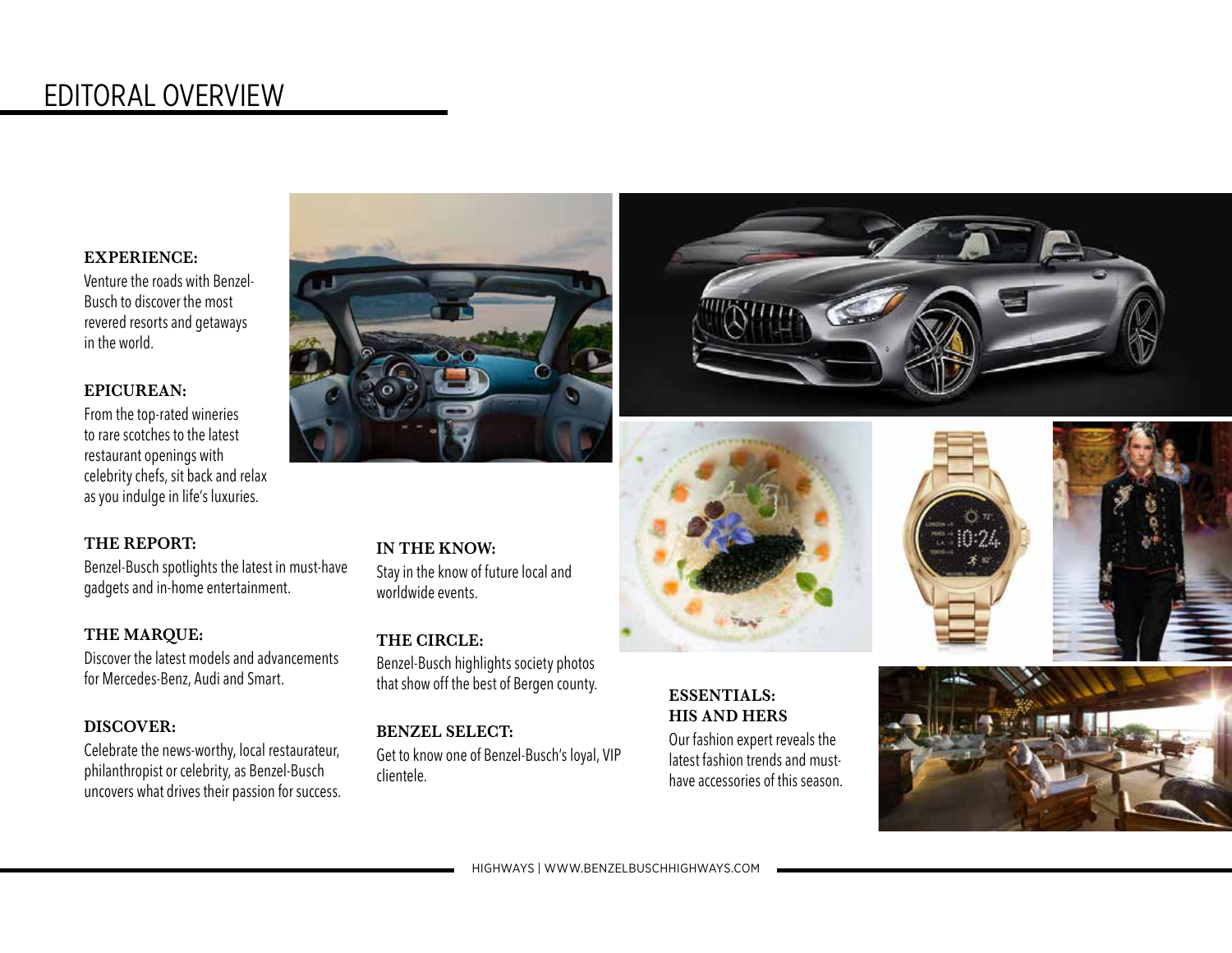# AD SPECIFICATIONS

#### **DIGITAL MEDIA DELIVERY:**

**DISK:** Macintosh formatted CD or DVD. Please include a color laser at 100% scale or a contract proof. Media will not be returned.

**EMAIL:** Submissions with file sizes less than 20MB may be sent via email to: production@modmediaus.com

**BROWSER/FTP UPLOAD:** Contact account manager for login information.

**PREFERRED FILE:** PDF created using the PDF/x-1a-2001 standard setting. A PDF output file can be requested.

**OTHER FILE TYPES ACCEPTED:** InDesign, Photoshop and Illustrator. Please supply all links and fonts used in the document.

#### **FOR BOTH PDF AND NATIVE FILES:**

**1.** Crop and ensure that registration marks (if included) are offset so that they are outside of the bleed. Use .167" or 12pt offset. This only applies to PDFs.

**2.** Convert all spot colors to 4-color process (CMYK)

**3.** Our maximum Total Area Coverage (TAC) or ink density of 300.

**4.** For spread ads, keep all copy and important art at least .25" away from the gutter on each side.

**5.** Make sure all images are high resolution (300 dpi) and are in CMYK mode.

\*Note that enlarging an image with a resolution of 300 dpi over 125% in the page layout file will lower the resolution to the point that image quality degradation may be noticeable when printed.



SPREAD Set-up as two facing full pages

**BLEED ADS –** *Set bleed to .125" on all four sides*

| <b>Ad Size</b>      | <b>Page Dimensions (wxh)</b><br>Not including .125" bleed | Live Area<br>All text inside this area |
|---------------------|-----------------------------------------------------------|----------------------------------------|
| <b>Full Page</b>    | $9"$ X 10.875"                                            | 8.5" X 10.375"                         |
| 1/2 Page Horizontal | $9"$ X 5.3125"                                            | 8.5" X 4.8125"                         |
| Spread              | Equal to Two Full Pages                                   |                                        |

### **NON-BLEED ADS**

| Ad Size             | <b>Page Dimensions (wxh)</b><br>Not including .125" bleed |  |
|---------------------|-----------------------------------------------------------|--|
| Full Page           | $9"$ X 10.875"                                            |  |
| 1/2 Page Horizontal | $9"$ X 5.3125"                                            |  |





#### FULL PAGE 1/2 PAGE (HORIZONTAL)

#### **PROOFS**

A contract proof is recommended, but not required. Only SWOP certified proofs such as Kodak, Approval, Creo, Iris and Fujifilm FinalProof are acceptable for matching color on press. A standard GATF or SWOP color bar is to be included on the proof, but is not necessary in the digital file.

#### **MATERIALS**

| <b>Highways</b><br>ATTN: Production | 973.249.6157        |  |
|-------------------------------------|---------------------|--|
| 11 PARK STREET. SUITE 2F            | production $\omega$ |  |
| MONTCLAIR, NJ 07042                 | modmediaus.com      |  |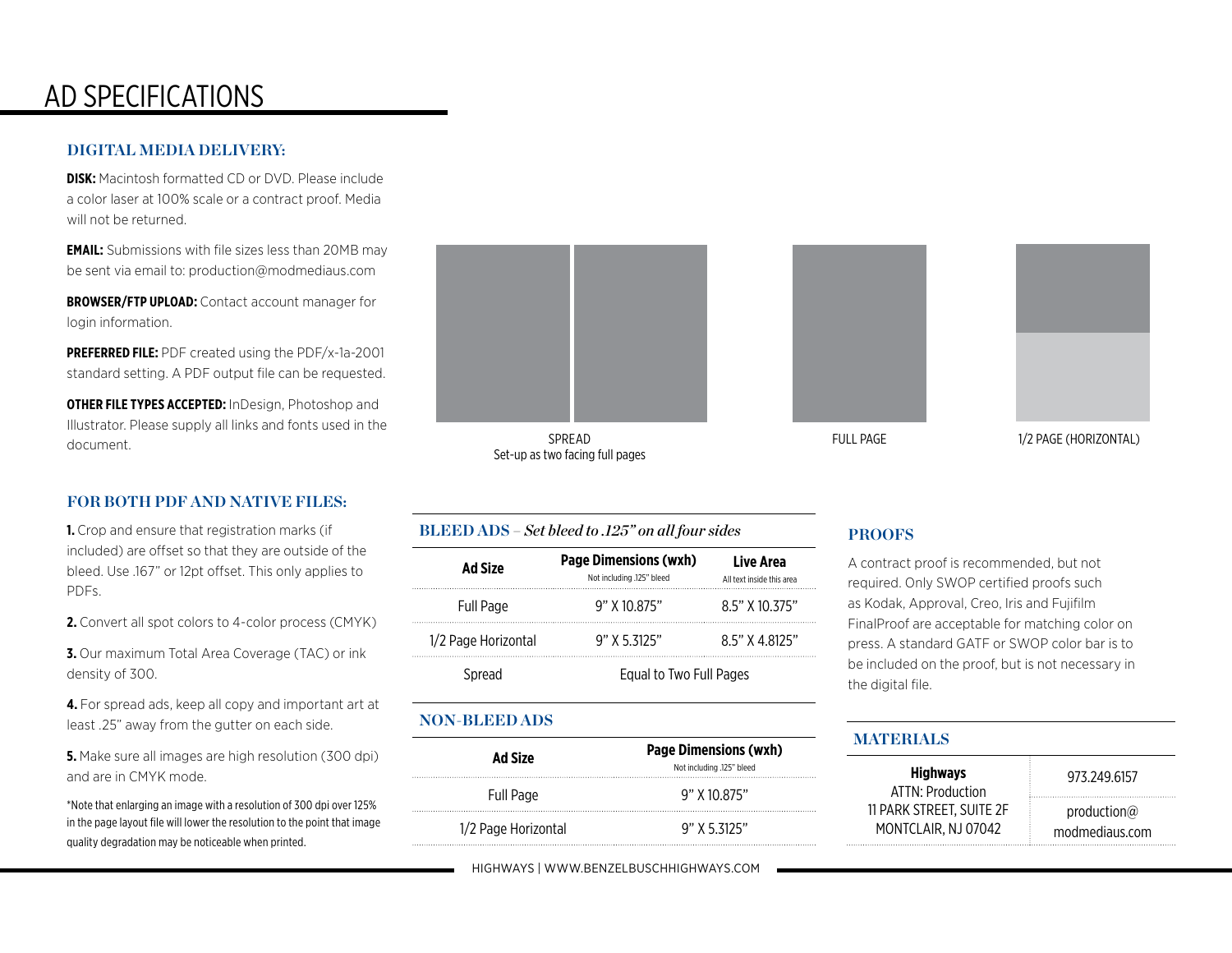# AD RATES & CALENDAR





# 2017 **RATES**

**PRINTED AND DISTRIBUTED: 25,000 COPIES**

| <b>Ad Size</b> | l X     |         |
|----------------|---------|---------|
| SPREAD         | \$6.999 | \$6,354 |
| <b>FULL</b>    | \$3,883 | 3,530   |
| $1/2$ PAGE     | \$2,135 | \$1,941 |

\*Premium cover position are available ipon request and subject to availability

# 2017 **ADVERTISING CALENDAR**

| Issue | <b>Space Reservation</b> | <b>Materials Deadline</b> |  |
|-------|--------------------------|---------------------------|--|
|       | Mar 9                    | Mar 16                    |  |
|       | 10, 9                    | AUG. 16                   |  |